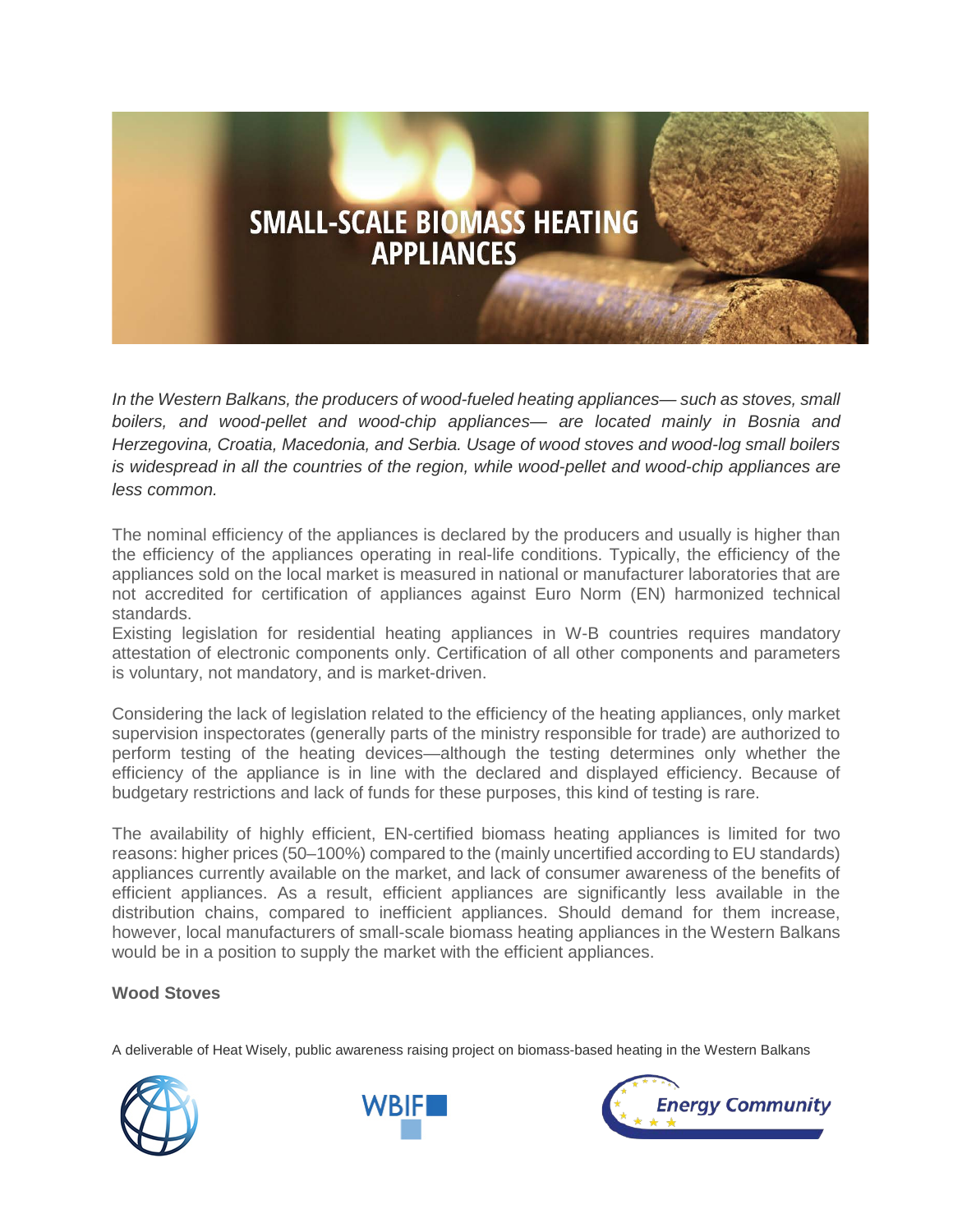Leading biomass fuels suitable for the use in the wood stoves include wood logs and wood briquettes. The conversion efficiency of the efficient wood stoves can be as high as 80%. However, although wood stoves are widely used in all the countries of the region, their efficiency is generally low. Investment costs are in the range of EUR 50–100 per kilowatt of installed capacity.

A wood stove is a free-standing appliance designed to heat the space in which it is located, without the use of ducts to distribute the heat. Stoves release useful heat energy by radiation and convection to their surroundings.

## **Wood-Log Small Boilers**

Wood is fed through the upper door and ashes are removed from the lower door. Unlike a stove, the heat produced is not directly transferred to space where it is located; rather, it is used to heat water that is then sent to heat exchangers (such as radiators or the equivalent) to warm the heated ambient.

The water is not usually sent to these exchangers directly: the over-fire boilers are usually connected to heat storage tanks so as to uncouple heat production and utilization. This fact enables optimal combustion at nominal load; the supply of heating and hot water then comes from the tank. It is very important that the heat storage tank be large enough to accumulate the total heat released from a wood batch. Also, a well-insulated tank is a prerequisite for the high overall efficiency of the system.

Over-fire boilers with no storage tank may have high emissions of unburned hydrocarbons, since they need to be operated at low burning rates in spring and autumn. An environmentally optimal combustion can only be obtained if the boiler is operated at nominal heat output.

#### **Wood-Pellet Appliances**

Pellet-fired systems allow continuous automatic combustion of a well-defined fuel. Some burners are equipped with a small pellet-storage area (enough for one or a few days of operation) that can be refilled either manually or automatically.

Wood-pellet–fired appliances have a significant share of the domestic heating market in countries with developed bioenergy use. Pellet stoves combust only pelletized material and depend on electricity for their operation: an electric fan controls the combustion process by varying the supply of combustion air.

Pellet fuels have the potential to burn with very low emissions. Moreover, pellet burners can replace oil burners in existing boilers, thus reducing payback time. Well-designed pellet-fired systems can achieve efficiencies of over 85%, although at part load and varying load, or with a very high excess air level, their efficiency falls to 50–60%. Investment costs of the wood-pellet appliances (stoves and small HOBs) are in the range of EUR 150–300 per kilowatt of installed capacity.

A deliverable of Heat Wisely, public awareness raising project on biomass-based heating in the Western Balkans